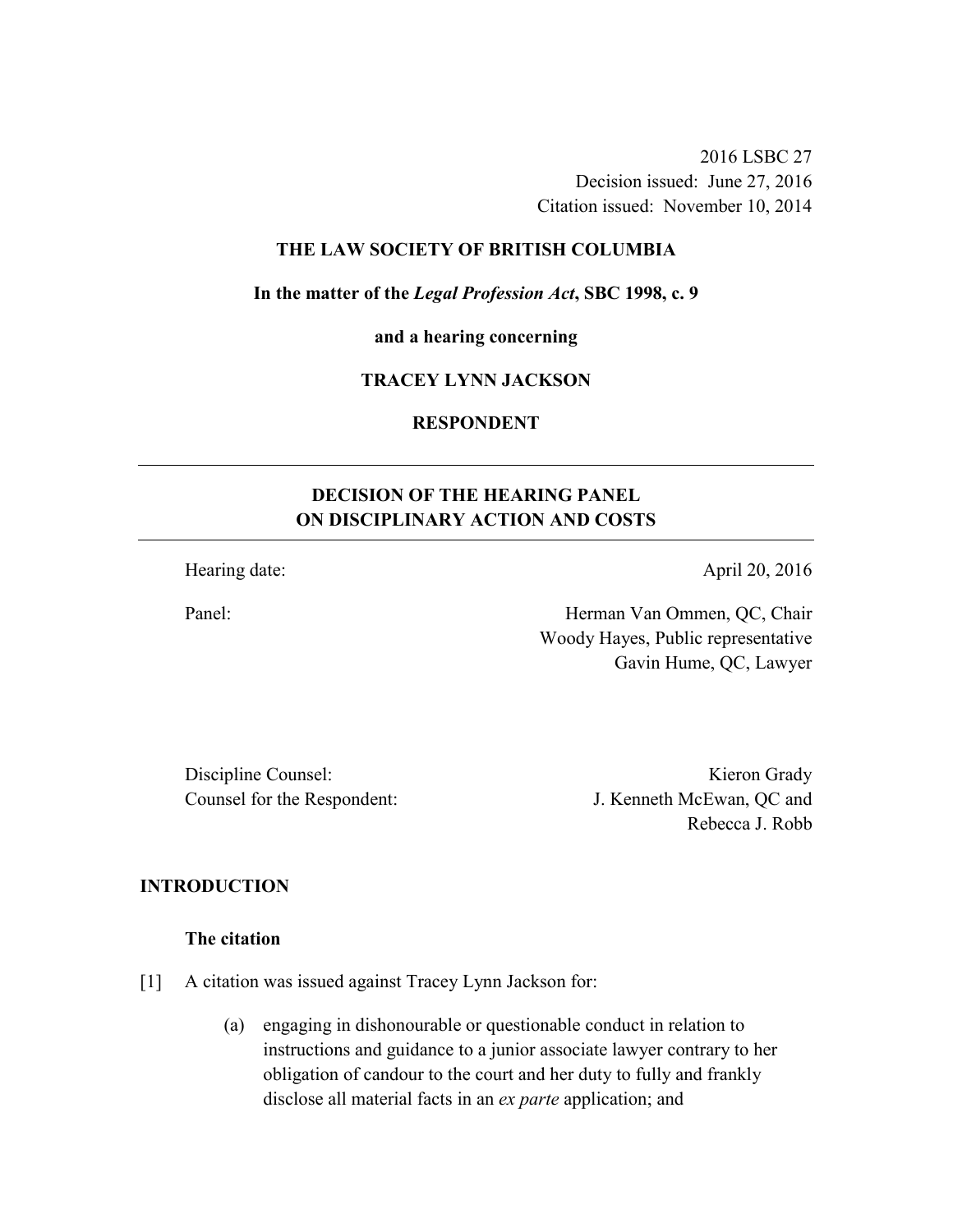(b) swearing and relying on affidavits that contained misrepresentations that she knew or ought to have to known were false, or potentially misleading.

### **FINDINGS OF FACT AND DETERMINATION**

- [2] In June 2012, Ms. Jackson was retained to represent a client, KP. Ms. Jackson appeared before Master Taylor on behalf of KP. Master Taylor gave oral reasons for judgment. His reasons dealt with certain chattels that were in a storage locker obtained by KP. KP was ordered to retain certain of the chattels. Master Taylor also said the KP "could produce the key" to the storage locker in which the chattels were located. Ms. Jackson and opposing counsel TM did not agree as to whether or not Master Taylor meant that the key must also be produced. TM wrote to Ms. Jackson on several occasions with respect to the chattels and key. However, Ms. Jackson did not reply as she had not received a further retainer.
- [3] Ms. Jackson left on holidays and instructed a junior associate, Ms. R, to take conduct of the file while she was away. She advised Ms. R of the dispute over the key and instructed her not to reply to the letters from TM until the additional retainer was paid.
- [4] The key was delivered by a friend of KP to the firm without speaking to Ms. R. TM also obtained an *ex parte* order restraining KP and her agents from accessing the storage locker.
- [5] The firm received sufficient funds to permit Ms. R to commence work on the file. Ms. R advised KP of the *ex parte* order and communicated with TM, ultimately advising TM that KP took the position that Master Taylor's order did not require delivery of the key. TM responded advising she would seek further orders against the firm and KP regarding the storage locker and the key. On being advised of this, KP terminated the retainer. Ms. R advised TM of this. TM also asked if the firm had the key. Ms. R, on advice of a Law Society practice advisor, told TM that she could not disclose that information.
- [6] TM made the further application with respect to the storage locker and key. Ms. R attended in chambers to determine whether an order would be made against the firm with respect to the locker and key. As TM did not have her materials, Ms. R gave her copy to TM and sat in the public gallery. Mr. Justice Butler heard the application. Ms. R took notes but mistakenly believed that Mr. Justice Butler did not make an order with respect to the key as she had trouble following the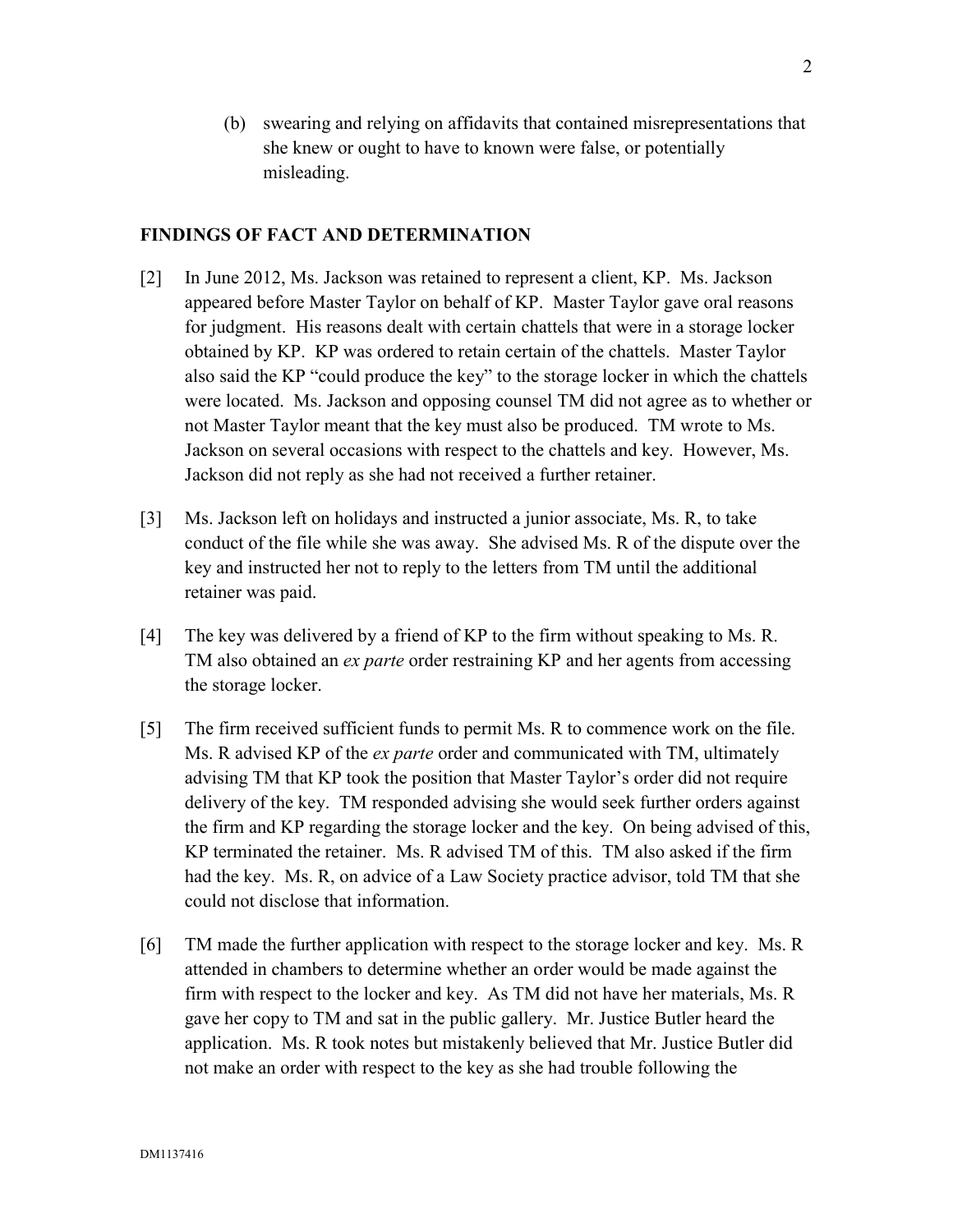proceedings without the materials. She reported that to the staff on her return and to Ms. Jackson on her return from her holidays.

- [7] Ms. Jackson and Ms. R again phoned the practice advisor about the key. The practice advisor recommended the equivalent to an interpleader, allowing the key to be delivered to the court.
- [8] Following the call Ms. R. began to have doubts about her belief that no order was made requiring delivery of the key. The order was not provided to Ms. R or the firm. She searched the court registry but was not able to obtain the clerk's notes or the order. She advised Ms. Jackson of her doubt.
- [9] Ms. Jackson decided not to order the transcript or contact TM to see if an order had been made. She instead instructed Ms. R to email KP, who was no longer in the country, to ask whether or not she knew of an order. Ms. R received a phone call from KP who incorrectly advised that no order was made. Ms. R was not satisfied with that information but took no further steps to determine whether an order had been made.
- [10] On September 11, 2012 TM advised she would appear before Master Taylor on September 17, 2012 to settle the terms of the order. Ms. Jackson instructed Ms. R to prepare an interpleader application and have it set down on Friday, September 14, 2012, before the terms of Master Taylor's order were settled. Ms. Jackson reviewed and revised her affidavit to add a paragraph that stated "I have no knowledge that any orders have been made with respect to storage locker and key fob." Ms. R expressed concern, but Ms. Jackson, in effect, brushed off the concerns.
- [11] On Ms. Jackson's instructions, the application was brought without notice. The order was obtained on September 14, 2012 directing delivery of the keys to the court and extinguishing any liability the firm might have with respect to the keys.
- [12] On September 17, 2012 Master Taylor decided his order including a term requiring production of the key.
- [13] On November 16, 2012 TM's firm applied to set aside the *ex parte* interpleader order and sought special costs against Ms. Jackson. In response, Ms. Jackson filed a further affidavit repeating the statement "I have no knowledge that any orders have been made with respect to the storage locker and key fob" and further stating that she had been informed by Ms. R that she assumed that, if an order had been made about the key, opposing counsel would have served the firm with that order.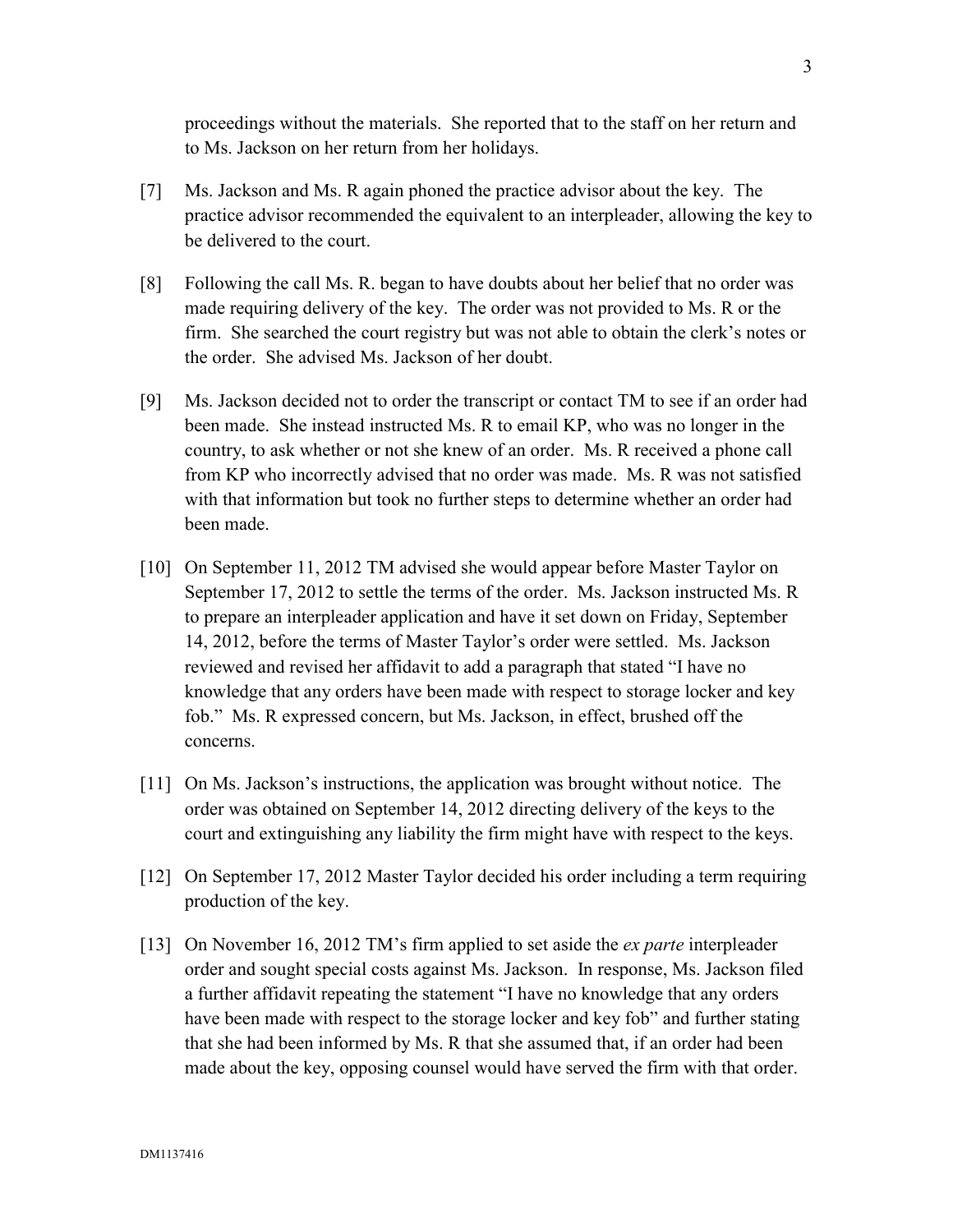- [14] The application to set aside the *ex parte* interpleader decision proceeded on November 29, 2012. Ms. Jackson attended. Mr. Justice McEwan set aside the order extinguishing liability of the firm and, in adjourning the application for special costs, spoke critically about Ms. Jackson's actions. Ms. Jackson voluntarily settled the claim for special costs by paying \$15,703.16. On February 7, 2013 before Mr. Justice McEwan, Ms. Jackson apologized for her conduct in relation to the affidavits in the interpleader applications.
- [15] In the decision on Facts and Determination issued on December 11, 2015 (indexed as 2015 LSBC 57) we concluded that, when Ms. Jackson swore her affidavit on September 13, 2012, she knew that there was a continued uncertainty whether an order had been made by Mr. Justice Butler regarding certain storage keys. She had been told that by Ms. R. We concluded that her conduct in convincing Ms. R that swearing the affidavit she did was appropriate and sending Ms. R into court on an application without notice based on such deficient material is conduct falling well short of counsel's duty to be frank and forthright with the court and that that constituted professional misconduct.
- [16] We also concluded that Ms. Jackson knew her affidavit sworn on September 13, 2012 was misleading and that statements made in her affidavit sworn November 28, 2012 and summarized in paragraph 13 above were also misleading and that also constituted professional misconduct.

# **EVIDENCE**

- [17] No *viva voce* evidence was heard at the hearing with respect to disciplinary action. However, Ms. Jackson prepared, but was unable to read, an impact statement, which was instead read by her counsel. The impact statement described what motivated her to enter the practice of law. While she was in fourth year of university, her mother-in-law was murdered by an abusive common-law spouse. That motivated her to go into family law and take a master's degree focused on domestic abuse. Domestic abuse was the subject matter of her thesis. Her initial practice was focused on battered women. While her practice has evolved, domestic abuse is still an aspect of her practice.
- [18] Ms. Jackson also described the significant impact the discipline process has had on her. She also spoke about the devastating effect of the decision on Facts and Determination. Her health has suffered. However, she has treated the process and the decision as a learning experience. Amongst other steps, she has prepared a detailed manual for the associates in her office and has taken steps to ensure that the associates receive guidance on ethics and professional matters. The manual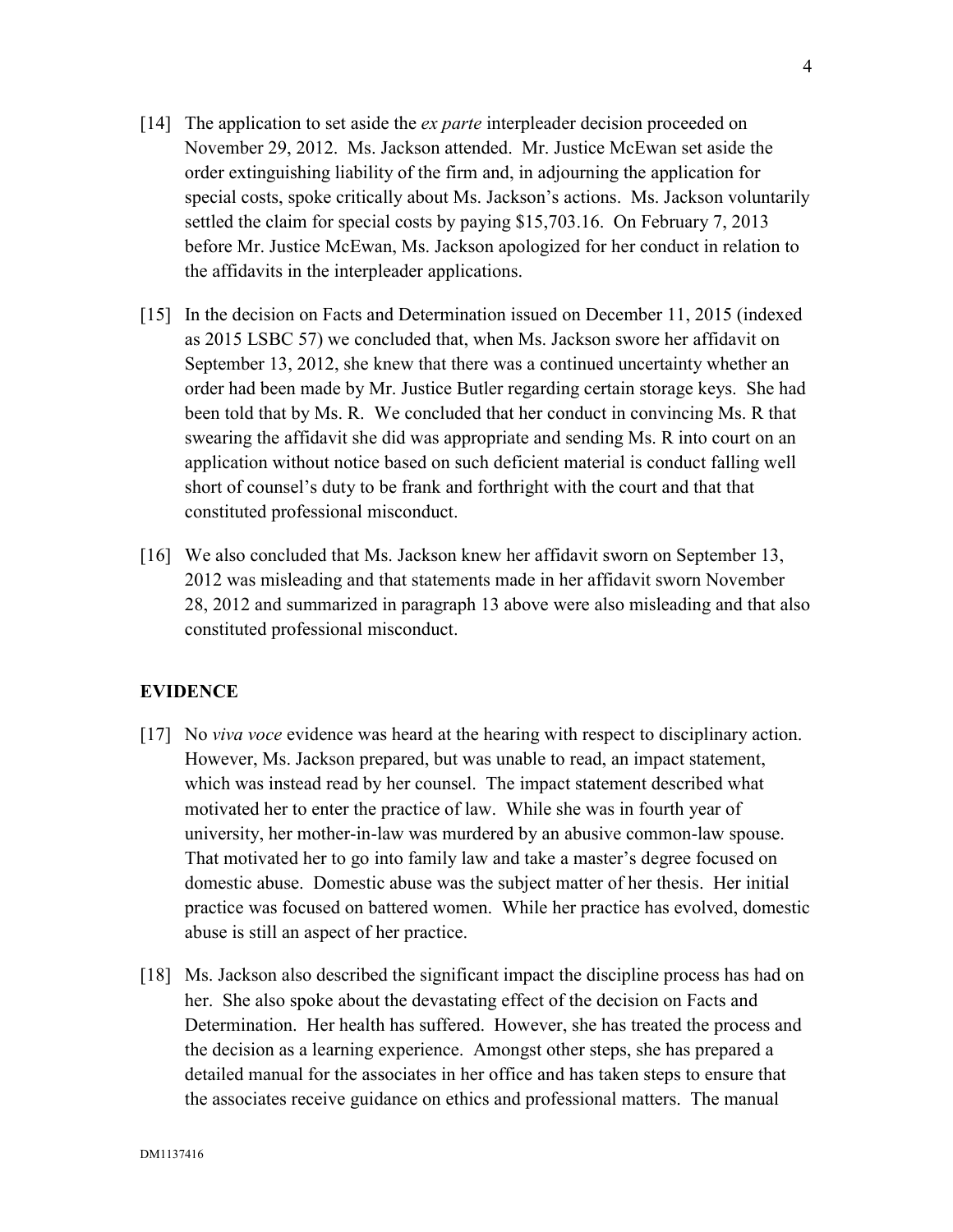reinforces the ethical and professional responsibilities of counsel. She acknowledged that mistakes were made and that she did not take adequate steps in the preparation of her affidavits and that, as a result of the profound effect of the process and decision, she is determined to exercise more care in the future in similar circumstances.

- [19] In addition, 18 character letters for Ms. Jackson were provided and reviewed by counsel**.** All of the authors of the letters had reviewed the decision. Fourteen of the letters were written by lawyers who had had a professional association with Ms. Jackson in one capacity or another. Those lawyers consistently described her as a diligent and competent lawyer. Terms such as intelligent and persuasive were used. More importantly, she was described as being honest and forthright and not one who would engage in dishonourable or questionable conduct. She was also described as not one who engaged in sharp practice. Some indicated that they never had any concern with respect to her professional integrity. Several expressed the view that the actions described in the decision were not characteristic of her approach to practice in their experience. Many of the authors stated that Ms. Jackson, in their experience, acted within proper ethical and professional boundaries. The lawyers who practise with her were equally consistent in their observations and experiences with respect to her ethical and professional approach to her practice. The letters from the lawyers lead to the conclusion that Ms. Jackson is a respected member of the profession.
- [20] Four of the letters were from members of the community who had extensive dealings with Ms. Jackson outside of the practice of law. They wrote about her contributions to the community and their interactions with her. Their observations were consistent with the members of the profession. She was described as making a significant contribution to various charitable activities and more importantly from their perspective, as acting with integrity and honesty.
- [21] The Law Society Rules permit the Panel to take Ms. Jackson's professional conduct record into account in determining the appropriate penalty. With the exception of our decision on Facts and Determination, Ms. Jackson does not have a record that is in any way relevant to the issues we must consider.

### **POSITION OF THE PARTIES**

## **The Law Society**

[22] The Law Society submitted that the appropriate penalty was a suspension of one to two months. That submission was made on the basis that that penalty reflected the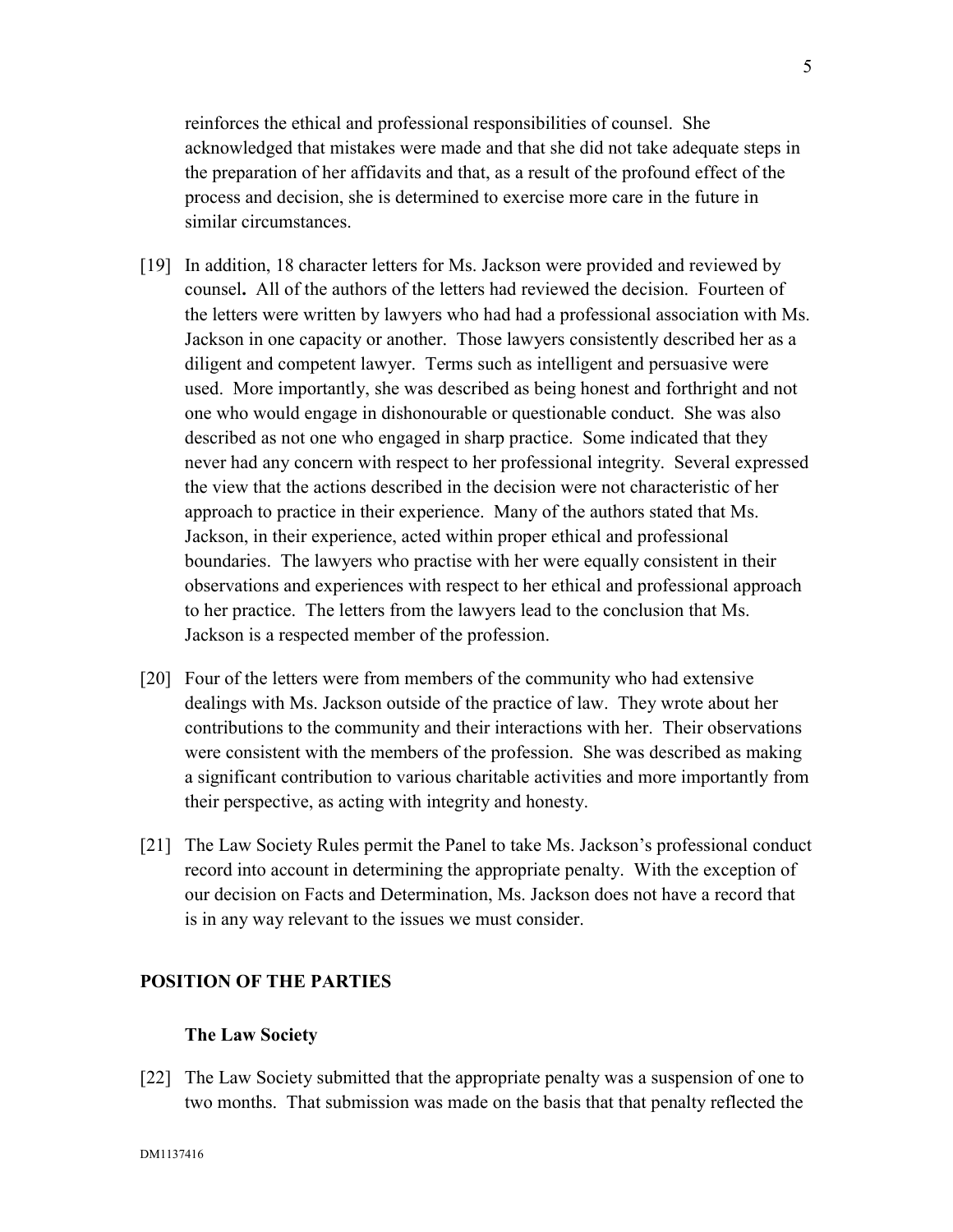appropriate sanction as it was the necessary denunciation of Ms. Jackson's actions and would act as a deterrence in the future, as well as sending the correct message to the profession and the public with respect to a matter of integrity. The Law Society also sought costs of \$6,000.

# **The Respondent**

[23] While recognizing that the decision on Facts and Determination dealt with serious misconduct, Ms. Jackson submitted that the mitigating factors led to the conclusion that a reprimand and a fine was appropriate in the circumstances. The circumstances included the apology to the court, the payment of special costs without an order, the character letters, and the lack of any basis for progressive discipline. Ms. Jackson did not oppose the Law Society's claim for costs.

#### **DISCUSSION**

- [24] The primary purpose of disciplinary proceedings is to meet the obligations of the Law Society as set out in section 3 of the *Legal Profession Act*. The essence of that obligation with respect to discipline is to protect the public interest, maintain high professional standards and preserve the public's confidence in the legal profession (MacKenzie, *Lawyers and Ethics: Professional Regulation and Discipline*, looseleaf (Toronto: Carswell, 1993) at page 26-1).
- [25] For many years discipline panels of the Law Society followed the factors set out in *Law Society of BC v. Ogilvie*, 1999 LSBC 17, in determining the appropriate disciplinary action to be taken. The factors reflected the objects and duties set out in section 3 of the Act.
- [26] In a recent decision, *Law Society of BC v. Dent*, 2016 LSBC 05 the panel reviewed the *Ogilvie* factors and commented in as follows:
	- [15] The present *Ogilvie* factors are 13 in number. Many times hearing panels feel obligated to go through each and every *Ogilvie* factor. Many times these factors overlap with each other. In addition, depending on the case before the hearing panel, the hearing panel strains to find a rationale for each of the *Ogilvie* factors.
	- [16] It is time to provide some simplification to this process. It is not necessary for a hearing panel to go over each and every *Ogilvie* factor. Instead, all that is necessary for the hearing panel to do is to go over those factors that it considers relevant to or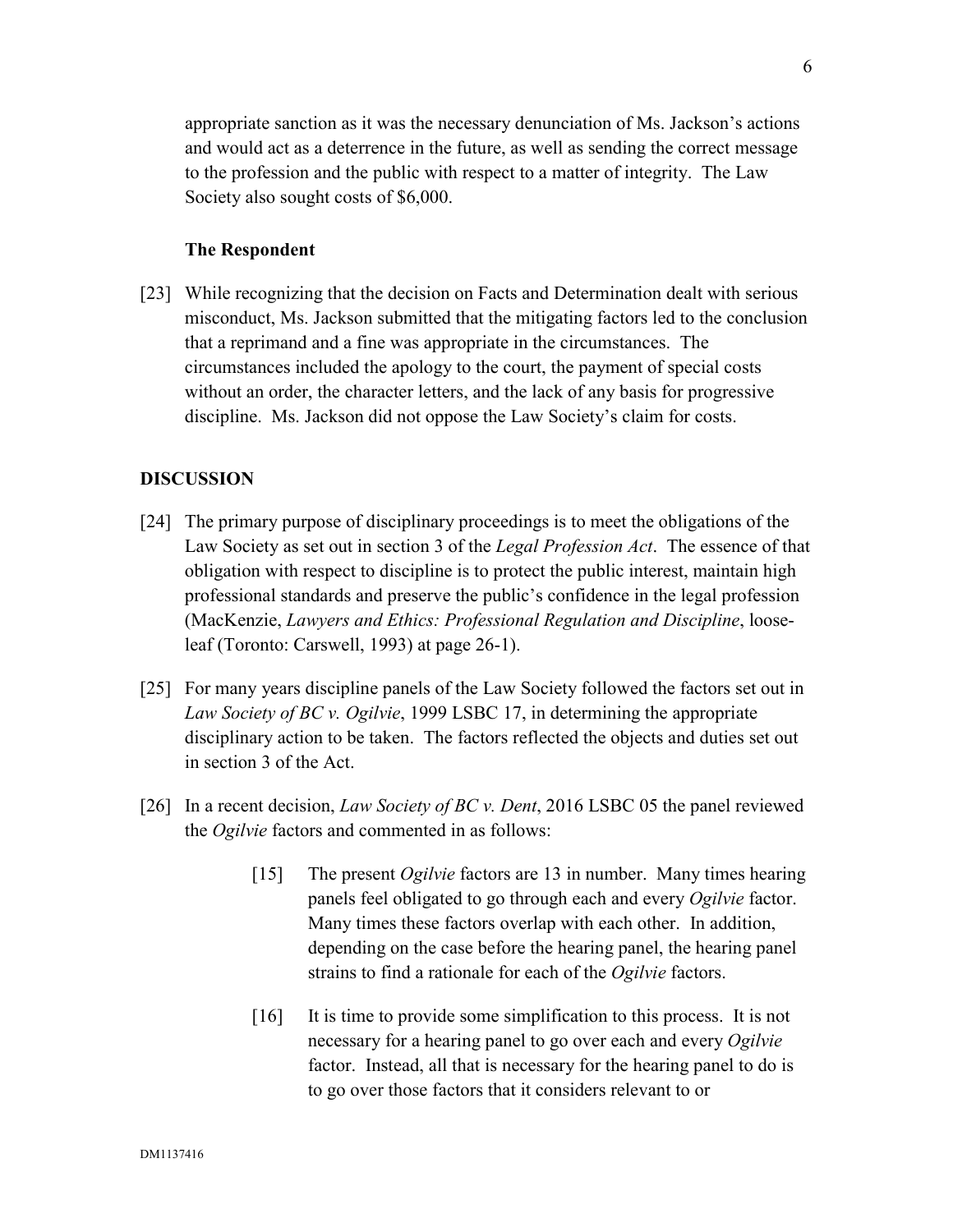determinative of the final outcome of the disciplinary action (primary factors). This approach flows from *Lessing*, which talks about different factors having different weight.

- [17] There is an obligation on counsel appearing before the hearing panel to point out to the panel those factors that are primary and those factors that play a secondary role. Secondary factors need to be mentioned in the reasons, if those secondary factors tip the scales one way or the other. However, in most cases, the panel will determine the appropriate disciplinary action on the basis of the primary factors without recourse to secondary factors.
- [27] The panel also consolidated the *Ogilvie* factors into four general factors and described them as follows:

#### **Nature, gravity and consequences of conduct**

This would cover the nature of the professional misconduct. Was it severe? Here are some of the aspects of severity: For how long and how many times did the misconduct occur? How did the conduct affect the victim? Did the lawyer obtain any financial gain from the misconduct? What were the consequences for the lawyer? Were there civil or criminal proceedings resulting from the conduct?

#### **Character and professional conduct record of the respondent**

What is the age and experience of the respondent? What is the reputation of the respondent in the community in general and among his fellow lawyers? What is contained in the professional conduct record?

### **Acknowledgement of the misconduct and remedial action**

Does the respondent admit his or her misconduct? What steps, if any, has the respondent taken to prevent a reoccurrence? Did the respondent take any remedial action to correct the specific misconduct? Generally, can the respondent be rehabilitated? Are there other mitigating circumstances, such as mental health or addiction, and are they being dealt with by the respondent?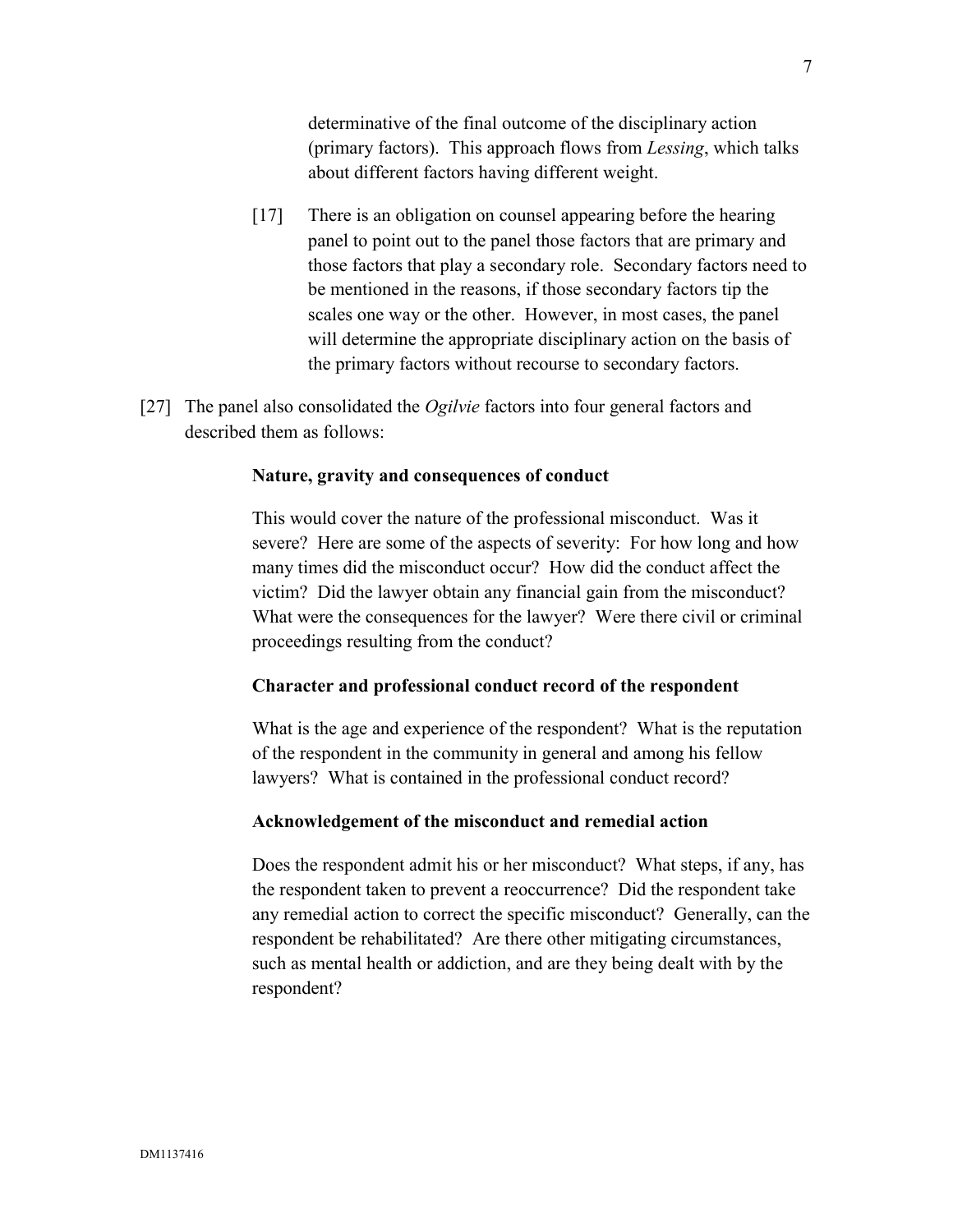# **Public confidence in the legal profession including public confidence in the disciplinary process**

Is there sufficient specific or general deterrent value in the proposed disciplinary action? Generally, will the public have confidence that the proposed disciplinary action is sufficient to maintain the integrity of the legal profession? Specifically, will the public have confidence in the proposed disciplinary action compared to similar cases?

## **Nature, gravity and consequences of the conduct**

- [28] We turn first to the nature or gravity and consequences of the conduct. Clearly the conduct of Ms. Jackson was serious. One of the important duties of counsel is to be candid and truthful in his or her representations to the court. (See *Code of Professional Conduct for British Columbia*, *Canons of Legal Ethics* Chapter 2.1-2, *The lawyer as an advocate*; Rule 5.1-1 Commentary 1; *Law Society of BC v. Samuels*, 1999 LSBC 36, para. 4; *Law Society of BC v. Vlug*, 2014 LSBC 09, para. 32; *Law Society of BC v. Hart*, 2007 LSBC 50, para. 9.) However, the conduct was inconsistent with the usual manner in which Ms. Jackson practises. The character letters made that clear. This was a situation where there were no repeated incidents of misconduct.
- [29] The Law Society also emphasized that a concerning factor was the improper guidance of Ms. R. We agree with that submission. However, since the incident Ms. Jackson has prepared a detailed manual for the associates in her office that includes ethical and practice advice, including advice on the preparation of materials for court. She has also taken other steps to ensure associates receive guidance on ethics and professional matters.
- [30] The Law Society also referenced the fact that an application to set aside the term extinguishing liability for her firm was made. The initial suggestion for the application came from the Law Society practice advisor who was responding to Ms. Jackson's desire to advise the other side that the firm had the key without breaching what she understood from the practice advisor to be her obligation of confidentiality.
- [31] Ms. Jackson also reasonably promptly apologized to the court for her errors. Having recognized her errors, she also consented to and personally paid \$15,703.16 in special costs without the need for an order of the court.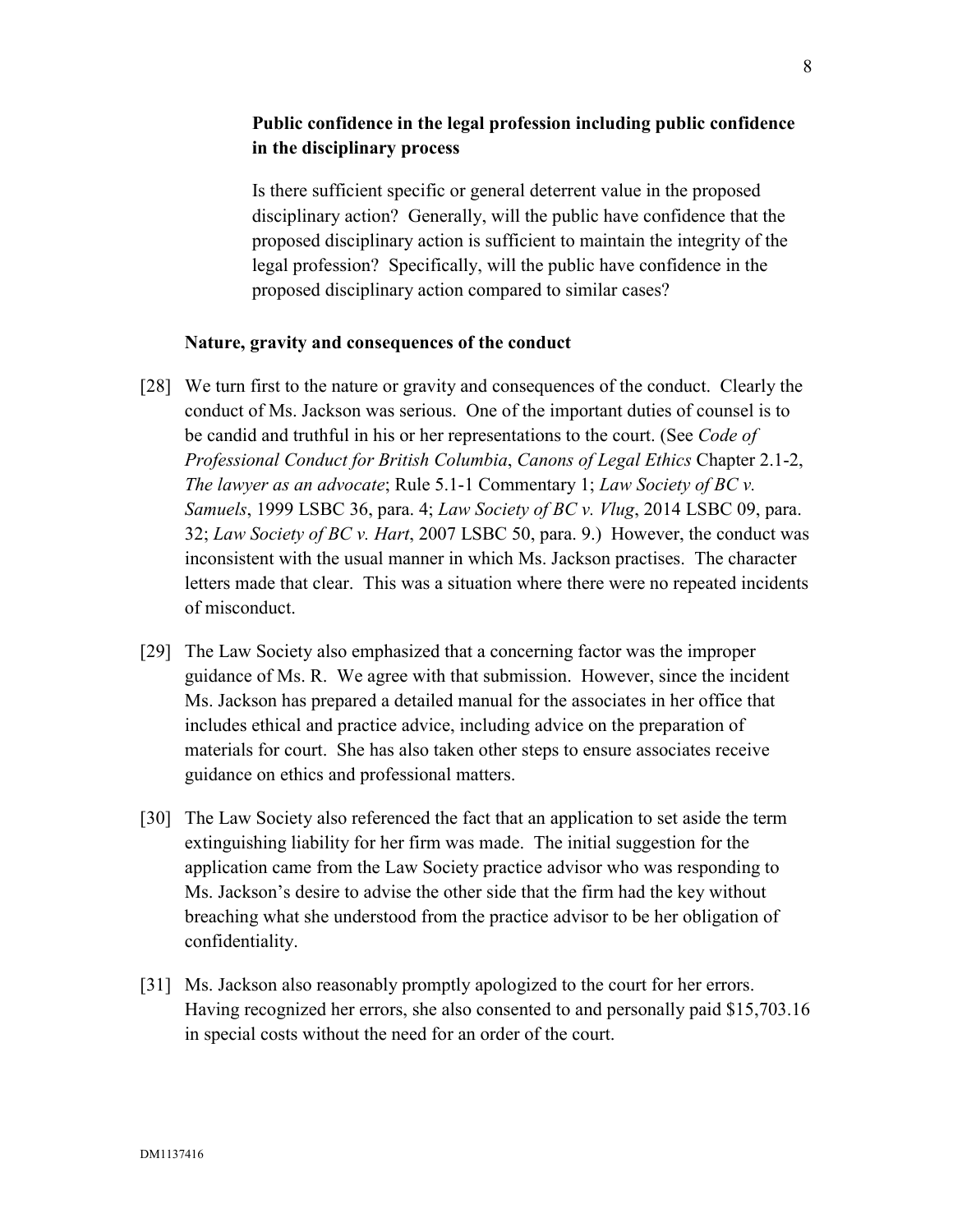### **Character and professional conduct record of the respondent**

- [32] Ms. Jackson does not have a record of misconduct that suggests progressive discipline is required. The Law Society quite properly agreed that her record was a neutral factor.
- [33] The character letters made clear that Ms. Jackson is well respected, both in and out of the profession. While, as the Law Society submits "She should have known better." her errors are not consistent with her reputation among the members of the profession who took the time to write thoughtful character letters having read the decision on Facts and Determination.

## **Acknowledgement of the misconduct and remedial action**

[34] The Law Society submits that Ms. Jackson has not acknowledged her misconduct as she vigorously defended the citation and filed a Notice of Appeal of the decision on Facts and Determination. She is entitled to do that. However, she also apologized to the court for the mistakes made and took responsibility for those mistakes. She also paid the special costs personally without the need for a court order. She has treated the discipline process and the decision on Facts and Determination as a learning process. It is clear from her testimony and her impact statement that she acknowledges her mistakes and has taken steps to ensure that it will not happen again. She has also taken steps to ensure that her associates are properly instructed on ethical and professional matters.

# **Public confidence in the legal profession including public confidence in the disciplinary process**

- [35] In *Dent,* the panel expressed the view in para. 39 that the primary factor under this heading is "similar cases." The Law Society referred to several decisions and submitted that they stand for the proposition that the appropriate penalty for misleading a court is a suspension. (See *Law Society of BC v, Chiang*, 2013 LSBC 28; *Law Society of BC v. MacLeod*, [1998] LSDD No. 10; *Law Society of BC v. Batchelor*, 2014 LSBC 11*; Law Society of BC v. Galalmbos*, 2007 LSBC 31; *Law Society of BC v. Botting*, 2000 LSBC 30, [2001] LSDD No. 21.)
- [36] We agree with the Law Society submission that, in most circumstances, misleading a court should result in a suspension. However, on the basis of the somewhat unique facts in this case, we have concluded that a suspension is not necessary in order to maintain the public confidence in the profession. Ms. Jackson has apologized to the court, and paid the special costs without a court